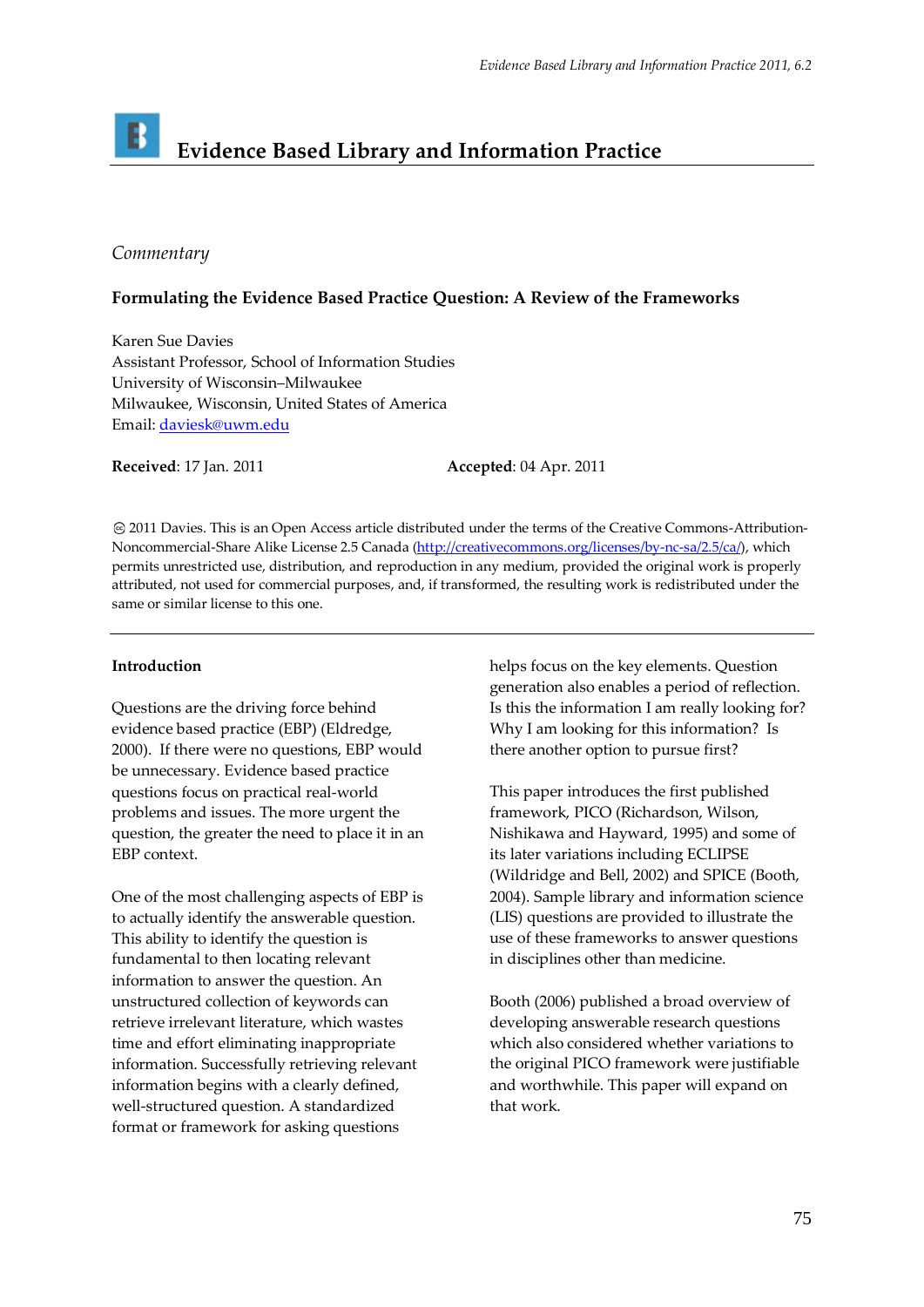#### **Question Frameworks in Practice**

## *PICO*

The concept of PICO was introduced in 1995 by Richardson et al. to break down clinical questions into searchable keywords. This mnemonic helps address these questions: P - Patient or Problem: Who is the patient? What are the most important characteristics of the patient? What is the primary problem, disease, or co-existing condition? I – Intervention: What is the main intervention being considered? C – Comparison: What is the main comparison intervention?

O - Outcome: What are the anticipated measures, improvements, or affects?

Medical Scenario and Question: An overweight woman in her forties has never travelled by airplane before. She is planning an anniversary holiday with her husband including several long flights. She is concerned about the risk of deep vein thrombosis. She would like to know if compression stockings are effective in preventing this condition or whether a few exercises during the flight would be enough. P – Patient / Problem: Female, middle-aged, overweight

- I Intervention: Compression stockings
- C Comparison: In-flight exercises
- O Outcome: Prevent deep vein thrombosis

The PICO framework and its variations were developed to answer health-related questions. With a slight modification, this framework can structure questions related to LIS. The P in PICO refers to patient, but substituting population for patient provides a question format for all areas of librarianship. The population may be children, teens, seniors, those from a specific ethnic group, those with a common goal (e.g., job-seekers), or those with a common interest (such as a gardening club). The intervention is the new concept being considered, such as longer opening hours, a reading club, after-school activity, resources in a particular language, or the introduction of wi-fi.

LIS Scenario and Question: Art history master's students submit theses with more bibliography errors than those from students of other faculties. The Dean of art history raised this issue with the head librarian. The head librarian suggested that database training could help.

P – Population: Art History master's students I – Intervention: database searching training C – Comparison: students with no training or students from other Faculties O – Outcome: Improved bibliographic quality

Table 1 illustrates the different components introduced in several PICO framework variations. Fineout-Overholt and Johnson (2005) considered the questioning behavior of nurses. They suggested a five-component scheme for evidence based practice questions using the acronym PICOT, with T representing timeframe. This refers to one or more time-related variables such as the length of time the treatment should be prescribed or the point at which the outcome is measured. A PICOT question in the LIS field is: In a specialist library, does posting the monthly library bulletin on the Website instead of only having printed newsletters available result in increased usage of the library and the new resources mentioned in the bulletin? In this question, the timeframe refers to a month.

Petticrew and Roberts (2005) suggested PICOC as an alternative ending to PICOT, with C representing context. For example, what is the context for intervention delivery? In LIS, context could be a public library, academic library, or health library.

A variation similar to PICOT is PICOTT. In this instance, neither T relates to timeframe. The Ts refer to the *type* of question and the best *type* of study design to answer that particular question (Schardt, Adams, Owens, Keitz, and Fontelo, 2007). An example LIS question is: In a specialist library, does instant messaging or e-mail messaging result in the greatest customer satisfaction with a virtual reference service? This type of question is user analysis, and a relevant type of study design is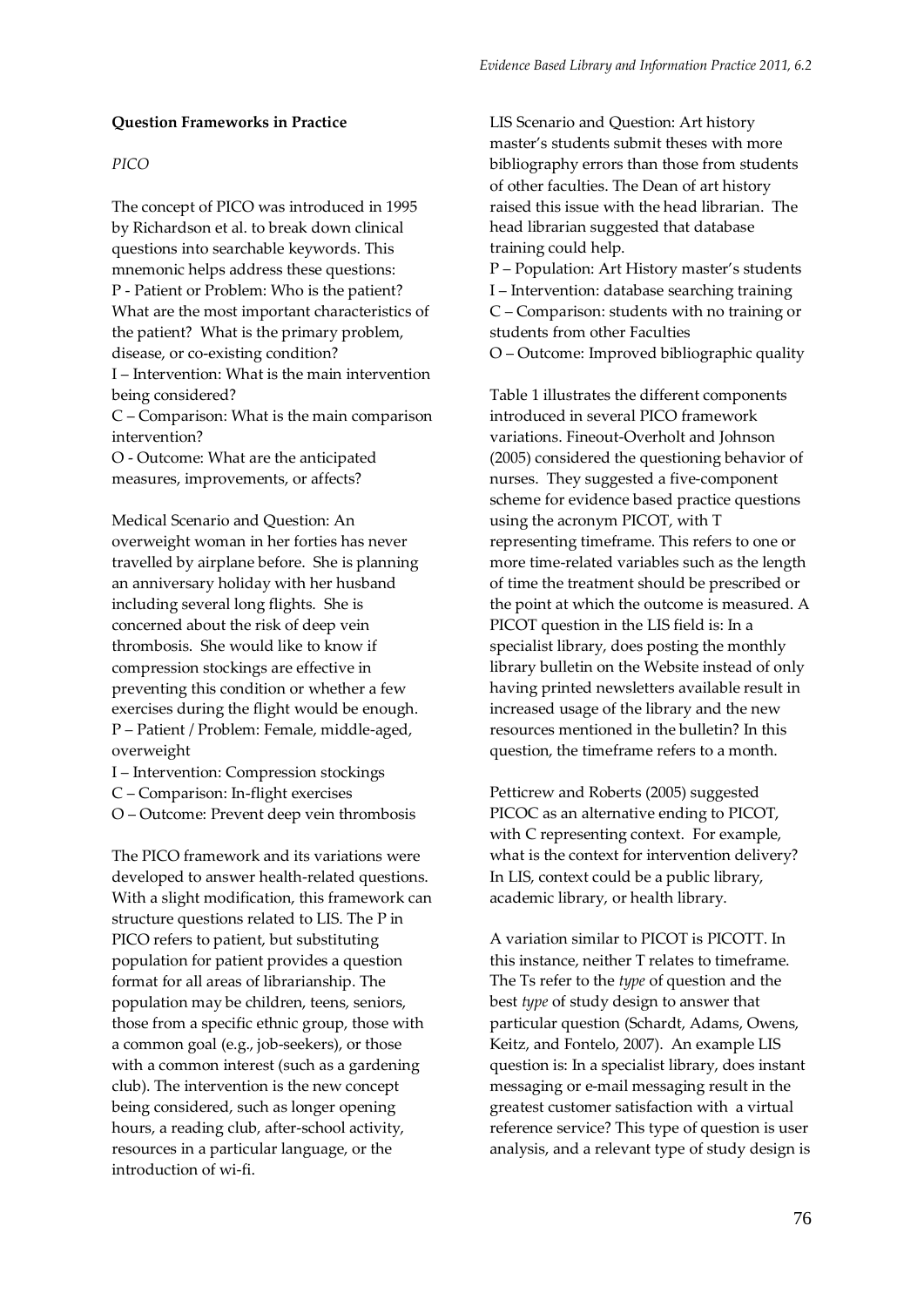| Table 1 |                                                   |
|---------|---------------------------------------------------|
|         | Components of the Different PICO-based Frameworks |

|                                         | Patient / Population | Intervention | Comparison | Outcome | Timeframe | Context | Type of Question | Type of Study Design | Professionals | Health Care Setting | Exposure | Duration | Results | Environment | Stakeholders | Situation |
|-----------------------------------------|----------------------|--------------|------------|---------|-----------|---------|------------------|----------------------|---------------|---------------------|----------|----------|---------|-------------|--------------|-----------|
| Richardson et<br>al., 1995              |                      |              |            |         |           |         |                  |                      |               |                     |          |          |         |             |              |           |
| Fineout-<br>Overholt &<br>Johnson, 2005 |                      |              |            |         |           |         |                  |                      |               |                     |          |          |         |             |              |           |
| Petticrew &<br>Roberts, 2005            |                      |              |            |         |           |         |                  |                      |               |                     |          |          |         |             |              |           |
| Schardt et al.,<br>2007                 |                      |              |            |         |           |         |                  |                      |               |                     |          |          |         |             |              |           |
| <b>ADAPTE</b><br>Collaboration,<br>2009 |                      |              |            |         |           |         |                  |                      |               |                     |          |          |         |             |              |           |
| Dawes et al.,<br>2007                   |                      |              |            |         |           |         |                  |                      |               |                     |          |          |         |             |              |           |
| Schlosser &<br>O'Neil-Pirozzi,<br>2006  |                      |              |            |         |           |         |                  |                      |               |                     |          |          |         |             |              |           |
| DiCenso,<br>Guyatt, &<br>Ciliska, 2005  |                      |              |            |         |           |         |                  |                      |               |                     |          |          |         |             |              |           |

a questionnaire. The PICOTT framework may be too restrictive when searching. If you are searching for effective Websites then transaction log analysis would be a reasonable type of study design. By limiting to that study type you would miss user observation studies, focus groups, and controlled experiments. These frameworks should focus the search strategy, while not excluding potentially useful and relevant information.

Specifically developed for building and adapting oncology guidelines is PIPOH (ADAPTE Collaboration, 2009). The second P refers to professionals (to whom the guideline will be targeted) and H stands for health care

setting and context (in which the adapted guideline will be used). An example of this in the LIS setting would be:

What is appropriate training for fieldwork students working on the library's issue or circulation desk?

- P Population: Library users
- I Intervention: Training
- P Professionals: Fieldwork students
- O Outcome:
- S Setting: Issue or circulation desk

Dawes et al. (2007) developed PECODR and undertook a pilot study to determine whether this structure existed in medical journal abstracts. E refers to exposure, replacing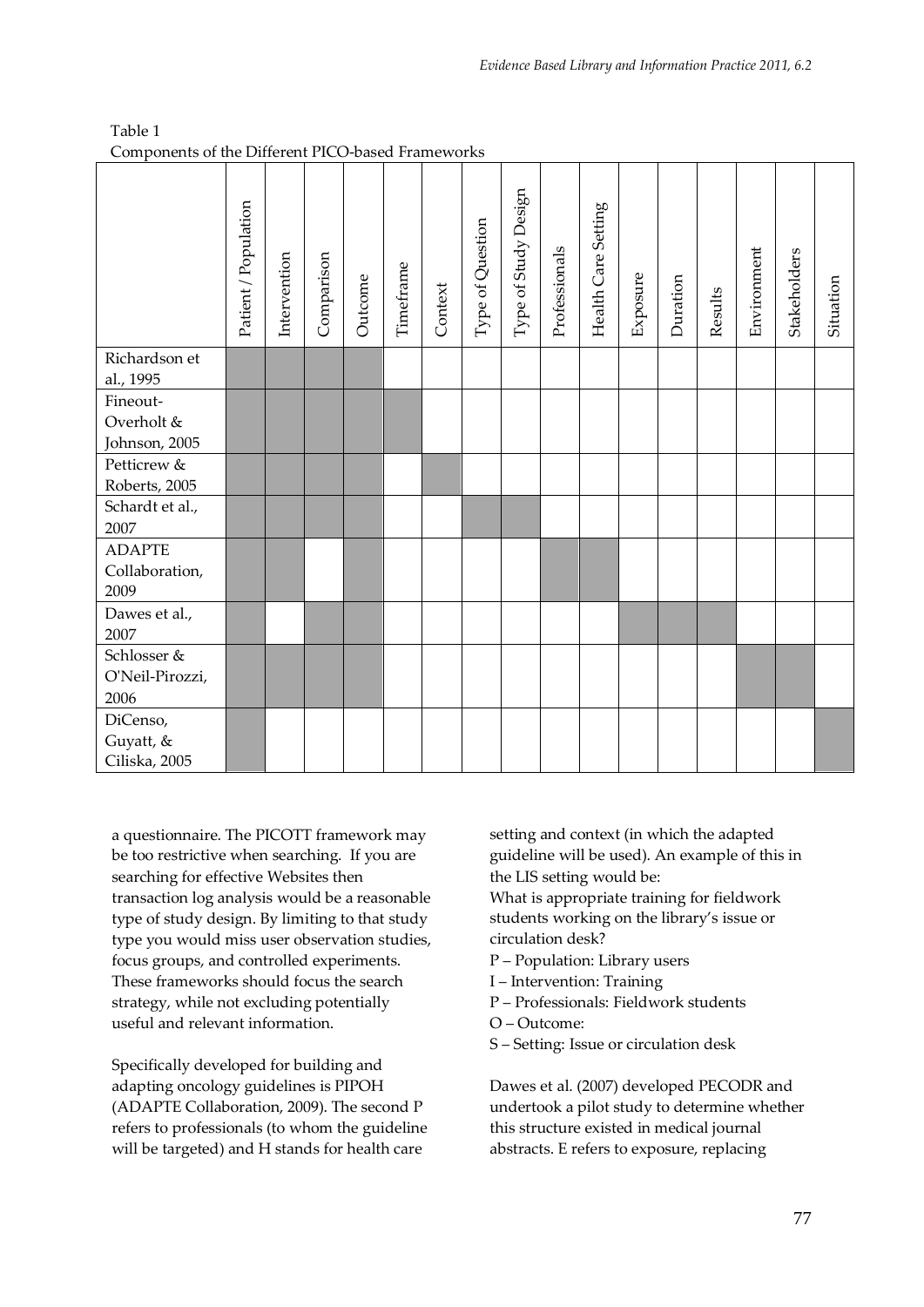intervention to allow the inclusion of different study types such as case control studies and cohort studies. The D stands for duration, either the length of time of the exposure or until the outcome is assessed. The R refers to results. Here is a sample LIS question: Does teaching database searching skills to postgraduate students in a hands-on workshop compared to a lecture result in effective skills to utilize throughout two or more years of study? Duration would be the length of the postgraduate course (2+ years), and results could be defined as effective searching skills.

Schlosser and O'Neil-Pirozzi (2006) proposed PESICO which applied to the field of fluency disorders and speech language pathology. E refers to the environment or the context in which the problem occurs, and S stands for stakeholders. Stakeholders are an important consideration in certain library settings.

LIS Scenario and Question: Each year, library staff accompany new university students on an introductory library tour. The tour is timeconsuming and may not be appropriate for new students who have much information to absorb in their first few days. Library staff and student instructors suggested that staff post a virtual library tour on the Website. It can be accessed at a time and place to suit the student, and may improve their understanding of library services. P – Population: New university students

E – Environment: Library

S – Stakeholders: Library staff and student instructors

I – Intervention: Virtual library tour C – Comparison: Physical library tour O – Outcome: Improved understanding of library services

Many of the adapted PICO frameworks introduce terms worth consideration depending on the subject, area, topic, or question. The elements which are additions to the original PICO framework could serve as filters to be reviewed after gathering the initial PICO search results. They can help determine the relevance of initial search results. For

example, consider filtering on context when determining if the results from a rural public library service are directly applicable to a large endowed university library.

DiCenso, Guyatt, and Ciliska (2005) suggested that questions which can best be answered with qualitative information require just two components. Such questions may focus on the meaning of an experience or problem. P – Population: The characteristics of individuals, families, groups, or communities S – Situation: An understanding of the condition, experiences, circumstances, or situation

This framework focuses on these two key elements of the question. An LIS example is: In a public library, should all library staff who have face-to-face, telephone, or e-mail contact with users attend a customer awareness course?

P - Population: Library staff with user contact S - Situation: Customer awareness course

## *ECLIPSE*

PICO and its variations were all developed to answer clinical questions. Within the medical field there are other types of questions which need to be answered. ECLIPSE was developed to address questions from the health policy and management area (Wildridge and Bell, 2002).

E – Expectation: Why does the user want the information?

C - Client Group: For whom is the service intended?

L – Location: Where is the service physically sited?

I – Impact: What is the service change being evaluated? What would represent success? How is this measured? This component is similar to outcomes of the PICO framework.

P – Professionals: Who provides or improves the service?

SE – Service: What type of service is under consideration?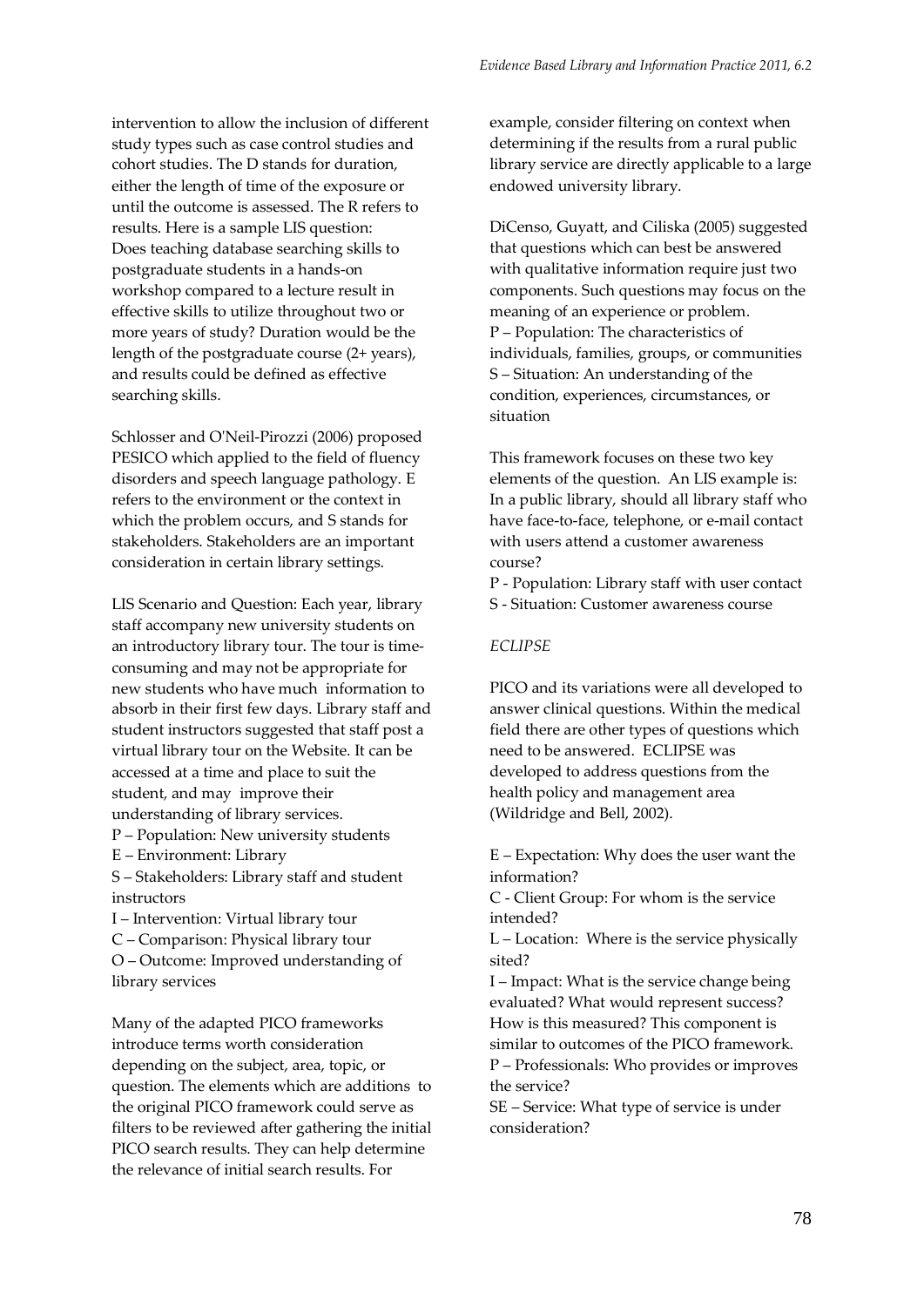LIS Scenario and Question: There have been user complaints about the current Interlibrary Loan (ILL) service. What alternatives might improve customer satisfaction?

E – Expectation: Improve customer satisfaction

C - Client group: Library users who request ILLs

- L Location: Library
- I Impact: Improve the ILL service
- P Professionals: ILL staff
- SE Service: ILL

#### *SPICE*

The previous frameworks can all be adapted to answer LIS questions. One framework, SPICE, was developed specifically to answer questions in this field (Booth, 2004): S – Setting: What is the context for the question? The research evidence should reflect the context or the research findings may not be transferable.

P – Perspective: Who are the users, potential users, or stakeholders of the service? I – Intervention: What is being done for the users, potential users, or stakeholders? C – Comparison: What are the alternatives? An alternative might maintain the status quo and change nothing.

E – Evaluation: What measurement will determine the intervention's success? In other words, what is the result?

The SPICE framework specifically includes stakeholders under P for perspective and is therefore similar to the PESICO framework.

LIS Question: In presentations to library benefactors, does the use of outcome-based library service evaluations improve their perceptions of the importance and value of library services?

- S Setting: Library presentation to funders
- P Perspective: Library benefactors

I – Intervention: Outcome-based evaluations of library services

- C Comparison: Other evaluations
- E Evaluation: Improved perception of the importance and value of library services

Some of these additional concepts are related. Context, environment, and setting have similar connotations, and duration is similar to timeframe. This suggests that the options for constructing well-defined questions are not as numerous as Table 1 suggests.

Combining comparable and related terms would provide the following concepts:

- P Population or problem
- I Intervention or exposure
- C Comparison
- O Outcome
- C Context or environment or setting
- P Professionals
- R Research incorporating type of question
- and type of study design R Results

S – Stakeholder or perspective or potential users

T – Timeframe or duration

# **Conclusion**

These frameworks are tools to guide the search strategy formation. A minor adaption to the medical question frameworks, usually something as simple as changing patient to population, enables the structuring of questions from all the library and information science domains.

Rather than consider all of these frameworks as essentially different, it is useful to examine the different elements: timeframe, duration, context, (health care) setting, environment, type of question, type of study design, professionals, exposure, results, stakeholders, and situation. These can be used interchangeably when required. Maintaining an awareness of the different options for structuring searches broadens the potential uses of the frameworks. Detailed knowledge of the frameworks also enables the searcher to refine strategies to suit each particular situation rather than trying to fit a search situation to a framework.